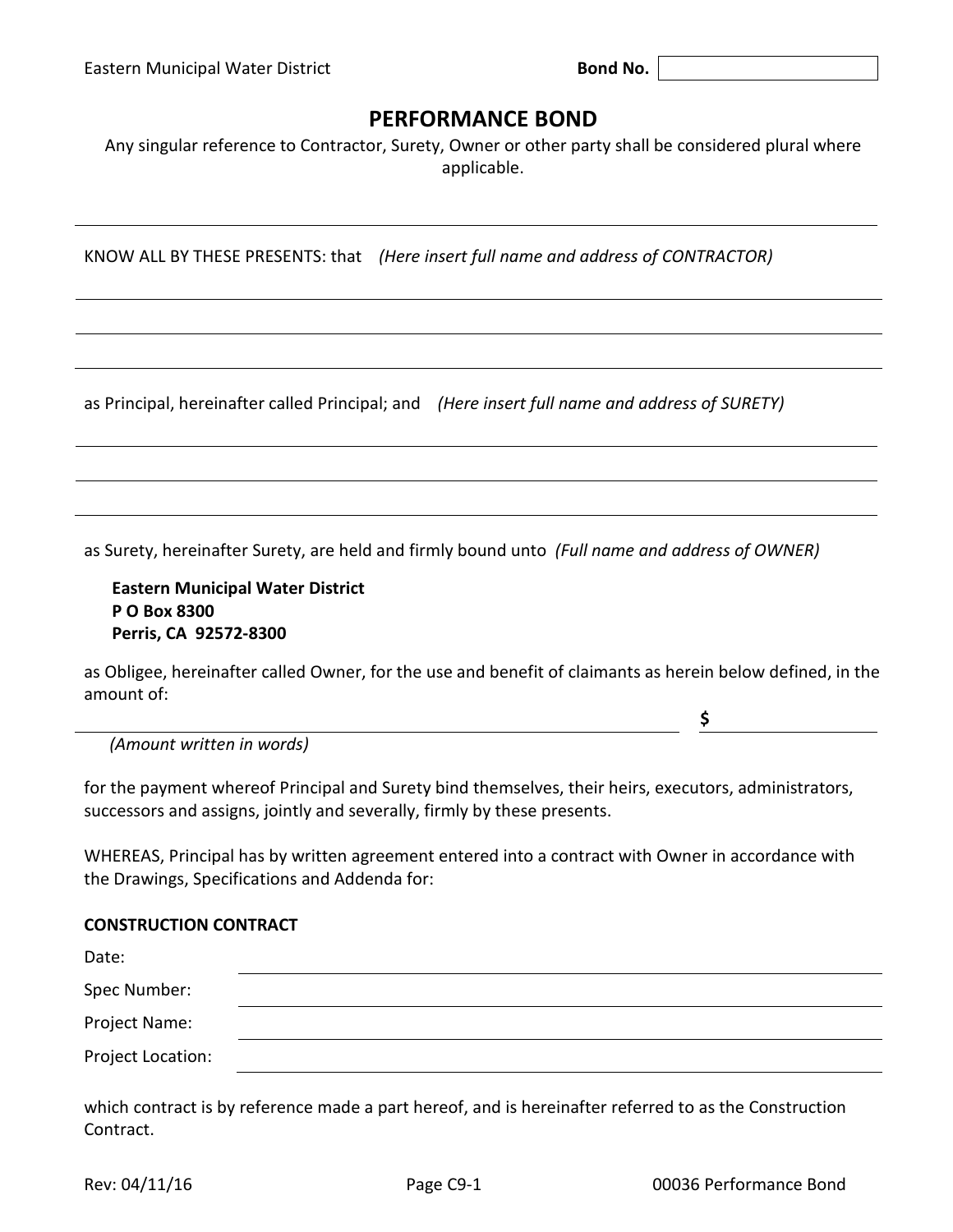**1** The Contractor and the Surety, jointly and severally, bind themselves, their heirs, executors, administrators, successors and assigns to the Owner for the performance of the Construction Contract, which is incorporated herein by reference.

**2** If the Contractor performs the Construction Contract, the Surety and the Contractor shall have no obligation under this Bond, except to participate in conferences as provided in Subparagraph 3.1.

**3** The Surety's obligation under this Bond shall arise after:

**3.1** The Owner has notified the Contractor and the Surety at its address described in Paragraph 10 below of the Owner's intention to terminate the Construction Contract and has requested and attempted to arrange a conference with the Contractor and the Surety to be held not later than ten days after service of such notice to discuss methods of performing the Construction Contract. If the Owner, the Contractor and the Surety agree, the Contractor shall be allowed a reasonable time to perform the Construction Contract, but such an agreement shall not waive the Owner's right, if any, subsequently to declare a Contractor Default; and

**3.2** The Owner has declared a Contractor Default and formally terminated the Contractor's right to complete the contract. Such Contractor Default shall not be declared earlier than ten days after the Contractor and the Surety have been served notice as provided in Subparagraph 3.1; and

**3.3** The Owner has agreed to pay the Balance of the Contract Price to the Surety in accordance with the terms of the Construction Contract or to a contractor selected to perform the Construction Contract in accordance with the terms of the contract with the Owner.

**4** When the Owner has satisfied the conditions of Paragraph 3, the Surety shall promptly and at the Surety's expense take one of the following actions:

**4.1** Arrange for the Contractor, with consent of the Owner in the Owner's sole discretion, to perform and complete the Construction Contract; or

**4.2** Undertake to perform and complete the Construction Contract itself, through its agents or through independent contractors; or

**4.3** Obtain bids or negotiated proposals from qualified contractors acceptable to the Owner for a contract for performance and completion of the Construction Contract, arrange for a contract to be prepared for execution by the Owner and the contractor selected with the Owner's concurrence, to be secured with performance and payment bonds executed by a qualified surety equivalent to the bonds issued on the Construction Contract, and pay to the Owner the amount of damages as described in Paragraph 6 in excess of the Balance of the Contract Price incurred by the Owner resulting from the Contractor's default; or

**4.4** Waive its right to perform and complete, arrange for completion, or obtain a new contractor and with reasonable promptness under the circumstances: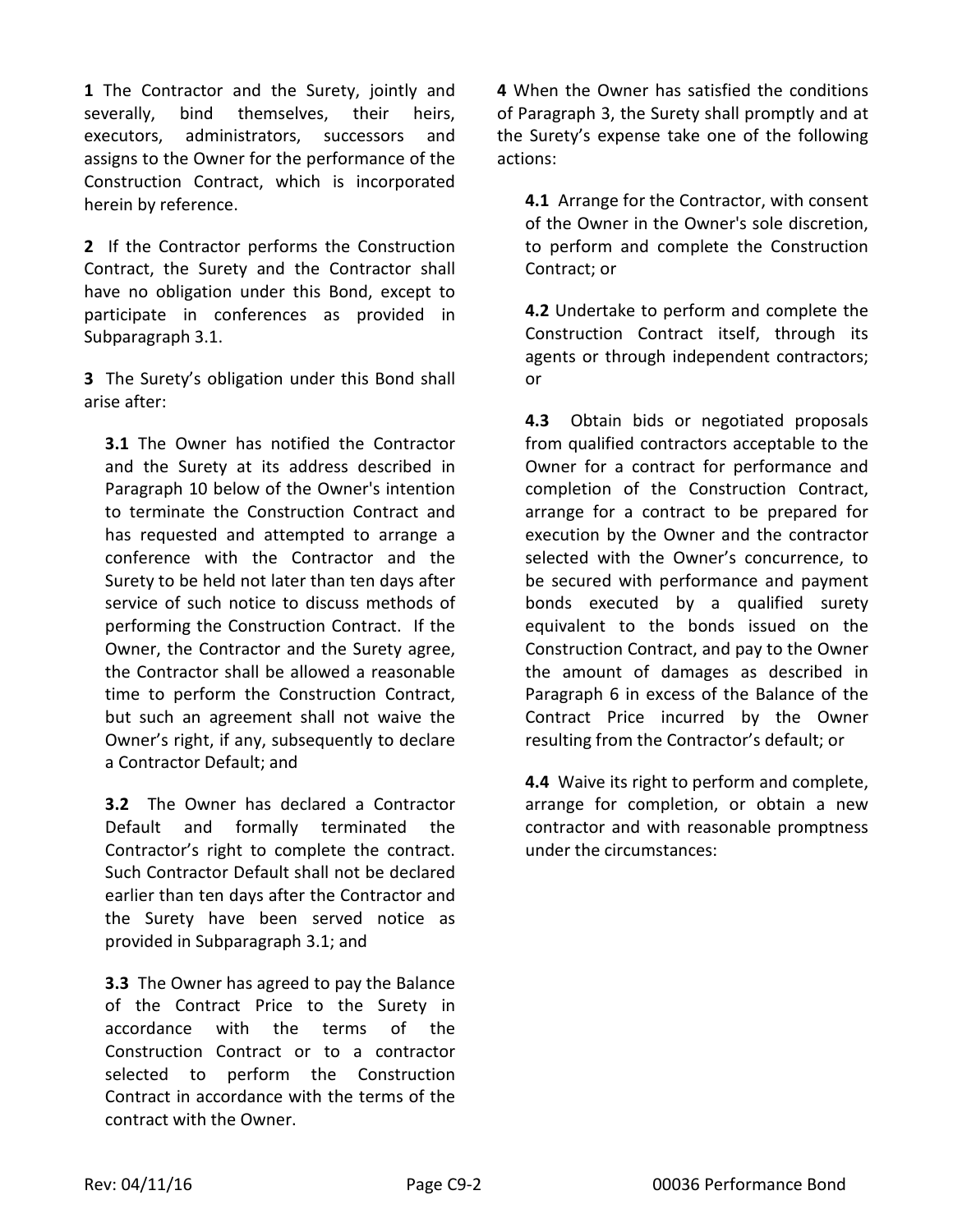- **.1** After investigation, determine the amount for which it may be liable to the Owner and, as soon as practicable after the amount is determined, tender payment therefor to the Owner; or
- *.2*Deny liability in whole or in part and notify the Owner citing reasons therefor.

**5** If the Surety does not proceed as provided in Paragraph 4 with reasonable promptness, the Surety shall be deemed to be in default on this Bond fifteen days after receipt of an additional written notice from the Owner to the Surety demanding that the Surety perform its obligations under this Bond, and the Owner shall be entitled to enforce any remedy available to the Owner. If the Surety proceeds as provided in Subparagraph 4.4, and the Owner refuses the payment tendered or the Surety has denied liability, in whole or in part, without further notice the Owner shall be entitled to enforce any remedy available to the Owner.

**6** After the Owner has terminated the Contractor's right to complete the Construction Contract, and if the Surety elects to act under Subparagraph 4.1, 4.2, or 4.3 above, then the responsibilities of the Surety to the Owner shall not be greater than those of the Contractor under the Construction Contract, and the responsibilities of the Owner to the Surety shall not be greater than those of the Owner under the Construction Contract. To the limit of the amount of this Bond, but subject to commitment by the Owner of the Balance of the Contract Price to mitigation of costs and damages on the Construction Contract, the Surety is obligated without duplication for:

**6.1** The responsibilities of the Contractor for correction of defective work and completion of the Construction Contract;

**6.2** Additional legal, design professional and delay costs resulting from the Contractor's Default, and resulting from the actions or failure to act of the Surety under Paragraph 4; and

**6.3** Liquidated damages, or if no liquidated damages are specified in the Construction Contract, actual damages caused by delayed performance or non-performance of the Contractor.

**7** The Surety shall not be liable to the Owner or others for obligations of the Contractor that are unrelated to the Construction Contract, and the Balance of the Contract Price shall not be reduced or set off on account of any such unrelated obligations. No right of action shall accrue on this Bond to any person or entity other than the Owner or its heirs, executors, administrators or successors.

**8** The Surety hereby waives notice of any change, including changes of time, to the Construction Contract or to related subcontracts, purchase orders and other obligations.

**9** Any proceeding, legal or equitable, under this Bond shall be instituted in the Superior Court of the County of Riverside, State of California, The parties expressly consent to the jurisdiction of said court and agree that said court shall be a proper venue for any such action. This Bond shall be governed by and interpreted in accordance with the laws of the State of California, excluding any choice of law provisions.